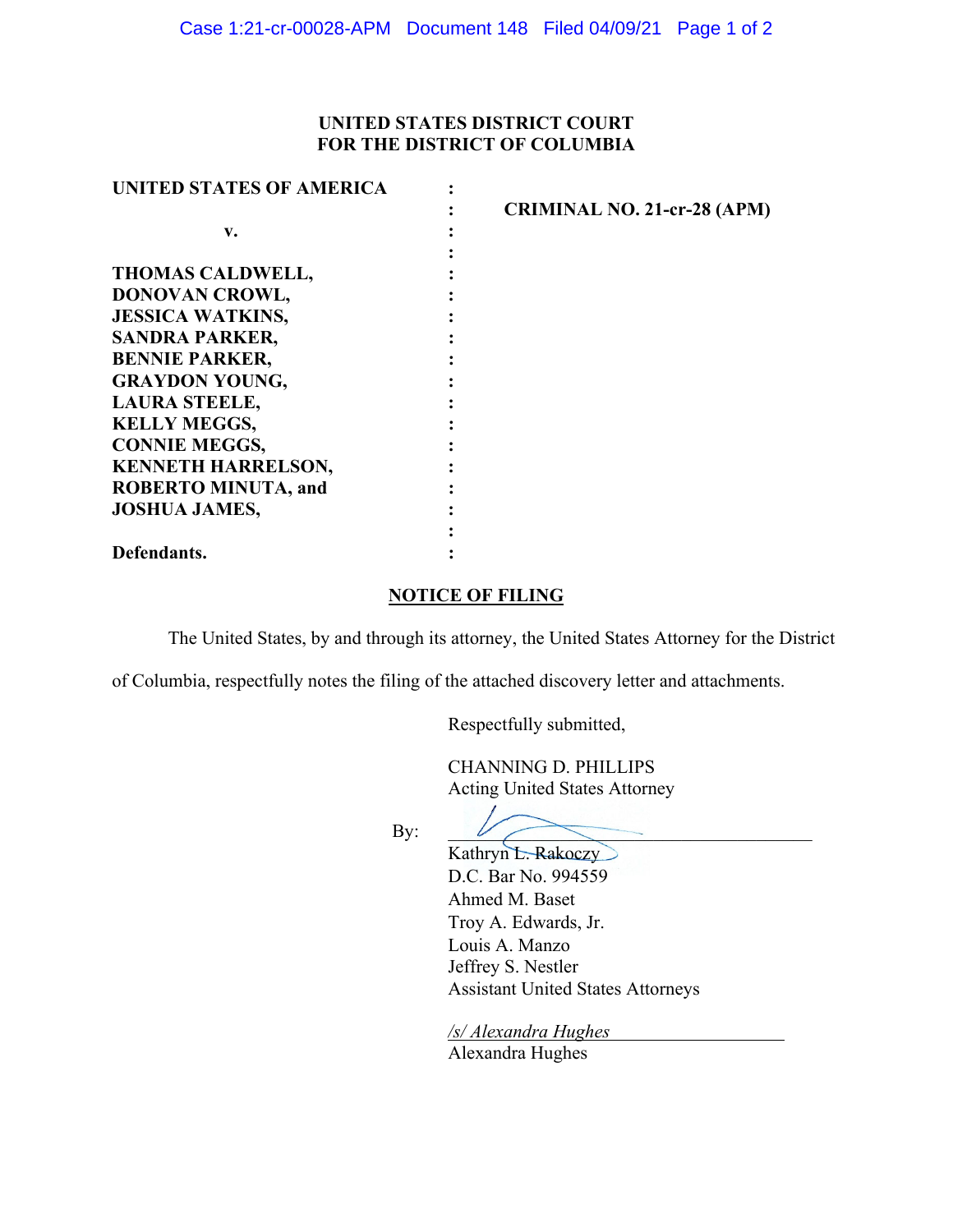Justin Sher Trial Attorneys National Security Division United States Department of Justice 950 Pennsylvania Avenue, N.W. Washington, D.C. 20004

## CERTIFICATE OF SERVICE

I hereby certify that on April 9, 2021, a copy of the foregoing Notice of Filing was served via electronic case filing and e-mail to counsel for the defendants.

 $\overline{\phantom{a}}$ 

Kathryn L. Rakoczy Assistant United States Attorney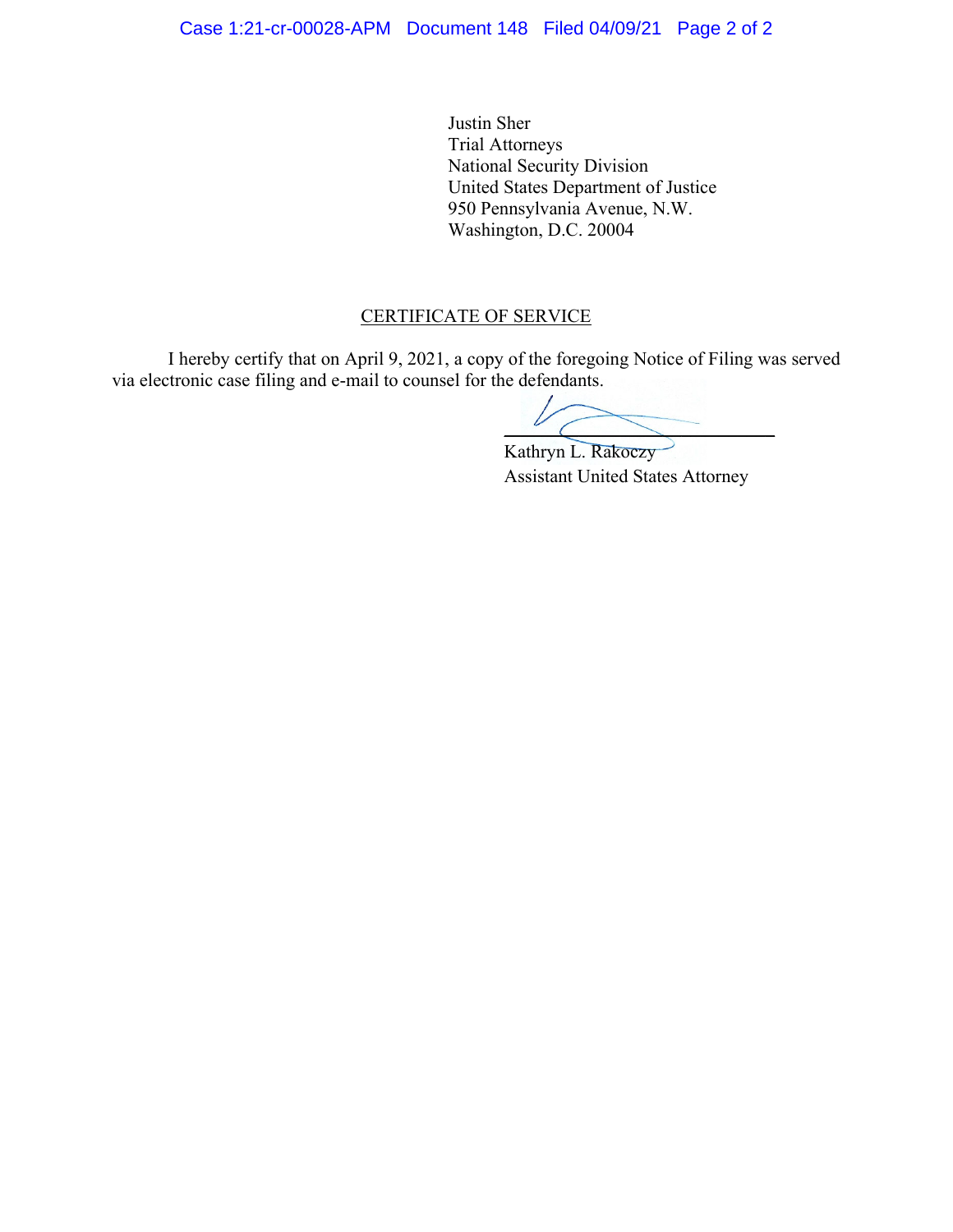## Case 1:21-cr-00028-APM Document 148-1 Filed 04/09/21 Page 1 of 2



U.S. Department of Justice

Channing D. Phillips Acting United States Attorney

*District of Columbia*

 *Judiciary Center 555 Fourth St., N.W. Washington, D.C. 20530*

April 9, 2021

Peter Cooper Counsel for Laura Steele pcooper\_petercooperlaw.com

David A. Wilson Counsel for Kelly and Connie Meggs david@dwilsonlaw.com

Nina Ginsburg and Jeffrey Zimmerman Counsel for Kenneth Harrelson nginsberg\_dimuro.com zimpacer@gmail.com

Jennifer Wicks Counsel for Roberto Minuta jenifer@blindjusticedc.org

Joni Robin and Chris Leibig Counsel for Joshua James joni\_jonirobinlaw.com chris@chrisleibiglaw.com

David Fischer Counsel for Thomas Caldwell fischerandputzi@hotmail.com

Michelle Peterson Counsel for Jessica Watkins Shelli Peterson@fd.org

Carmen Hernandez Counsel for Donovan Crowl chernan7\_aol.com

Joh Machado Counsel for Sandra Parker johnlmachado\_gmail.com

Stephen Brennwald Counsel for Bennie Parker SFBrennwald\_cs.com

Robert Foley and Desiree Wilson Counsel for Graydon Young dwilson@robertfoleylaw.com>; Bob@robertfoleylaw.com

> Re: *United States v. Thomas Caldwell, et al.*  Case No. 21-cr-028 (APM)

Dear Counsel:

 This letter is intended to memorialize additional discovery materials that we are providing to you today: